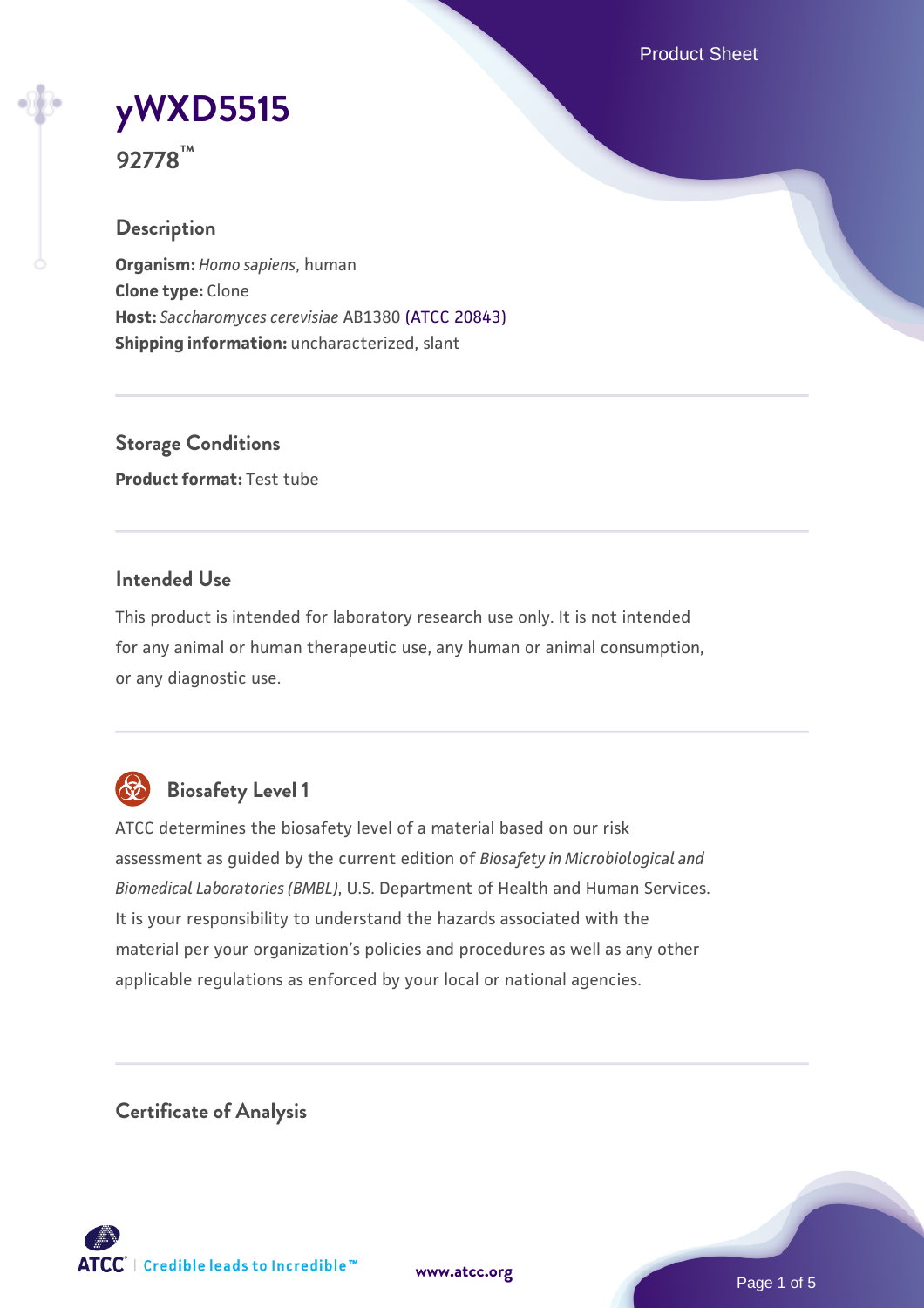#### **[yWXD5515](https://www.atcc.org/products/92778)** Product Sheet **92778**

For batch-specific test results, refer to the applicable certificate of analysis that can be found at www.atcc.org.

# **Insert Information**

**Type of DNA:** genomic **Genome:** Homo sapiens **Chromosome:** X X pter-q27.3 **Gene name:** DNA Segment, single copy **Gene product:** DNA Segment, single copy [DXS4465] **Gene symbol:** DXS4465 **Contains complete coding sequence:** Unknown **Insert end:** EcoRI

## **Vector Information**

**Construct size (kb):** 260.0 **Intact vector size:** 11.454 **Vector name:** pYAC4 **Type of vector:** YAC **Host range:** *Saccharomyces cerevisiae*; *Escherichia coli* **Vector information:** other: telomere, 3548-4235 other: telomere, 6012-6699 Cross references: DNA Seq. Acc.: U01086 **Cloning sites:** EcoRI **Markers:** SUP4; HIS3; ampR; URA3; TRP1 **Replicon:** pMB1, 7186-7186; ARS1, 9632-10376

# **Growth Conditions**

**Medium:** 



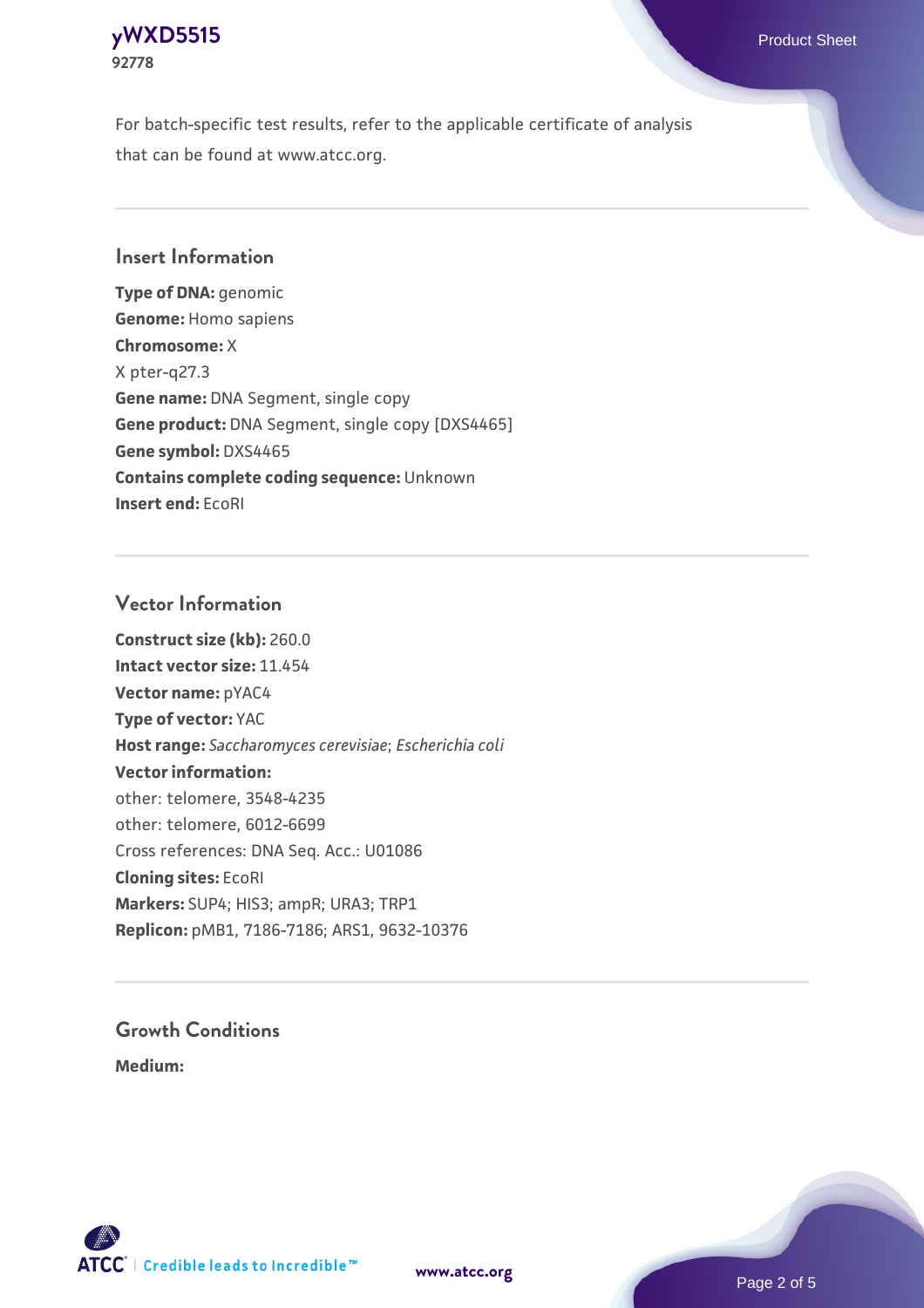#### **[yWXD5515](https://www.atcc.org/products/92778)** Product Sheet **92778**

[ATCC Medium 1245: YEPD](https://www.atcc.org/-/media/product-assets/documents/microbial-media-formulations/1/2/4/5/atcc-medium-1245.pdf?rev=705ca55d1b6f490a808a965d5c072196) **Temperature:** 30°C

#### **Notes**

More information may be available from ATCC (http://www.atcc.org or 703- 365-2620).

# **Material Citation**

If use of this material results in a scientific publication, please cite the material in the following manner: yWXD5515 (ATCC 92778)

# **References**

References and other information relating to this material are available at www.atcc.org.

# **Warranty**

The product is provided 'AS IS' and the viability of ATCC® products is warranted for 30 days from the date of shipment, provided that the customer has stored and handled the product according to the information included on the product information sheet, website, and Certificate of Analysis. For living cultures, ATCC lists the media formulation and reagents that have been found to be effective for the product. While other unspecified media and reagents may also produce satisfactory results, a change in the ATCC and/or depositor-recommended protocols may affect the recovery, growth, and/or function of the product. If an alternative medium formulation or reagent is used, the ATCC warranty for viability is no longer



**[www.atcc.org](http://www.atcc.org)**

Page 3 of 5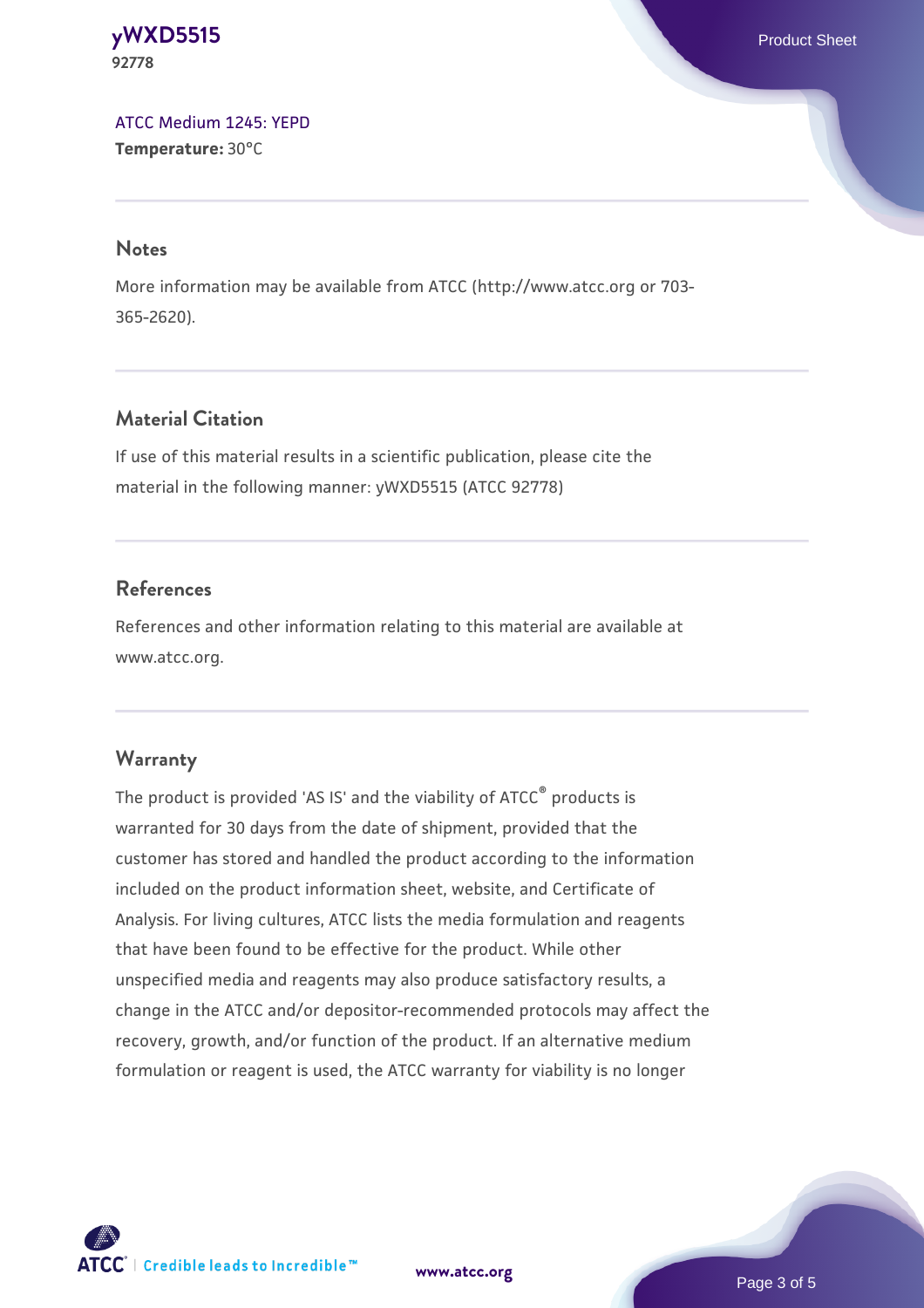**[yWXD5515](https://www.atcc.org/products/92778)** Product Sheet **92778**

valid. Except as expressly set forth herein, no other warranties of any kind are provided, express or implied, including, but not limited to, any implied warranties of merchantability, fitness for a particular purpose, manufacture according to cGMP standards, typicality, safety, accuracy, and/or noninfringement.

#### **Disclaimers**

This product is intended for laboratory research use only. It is not intended for any animal or human therapeutic use, any human or animal consumption, or any diagnostic use. Any proposed commercial use is prohibited without a license from ATCC.

While ATCC uses reasonable efforts to include accurate and up-to-date information on this product sheet, ATCC makes no warranties or representations as to its accuracy. Citations from scientific literature and patents are provided for informational purposes only. ATCC does not warrant that such information has been confirmed to be accurate or complete and the customer bears the sole responsibility of confirming the accuracy and completeness of any such information.

This product is sent on the condition that the customer is responsible for and assumes all risk and responsibility in connection with the receipt, handling, storage, disposal, and use of the ATCC product including without limitation taking all appropriate safety and handling precautions to minimize health or environmental risk. As a condition of receiving the material, the customer agrees that any activity undertaken with the ATCC product and any progeny or modifications will be conducted in compliance with all applicable laws, regulations, and guidelines. This product is provided 'AS IS' with no representations or warranties whatsoever except as expressly set forth herein and in no event shall ATCC, its parents, subsidiaries, directors, officers, agents, employees, assigns, successors, and affiliates be liable for indirect, special, incidental, or consequential damages of any kind in connection with or arising out of the customer's use of the product. While reasonable effort is made to ensure authenticity and reliability of materials on deposit, ATCC is not liable for damages arising from the misidentification or



**[www.atcc.org](http://www.atcc.org)**

Page 4 of 5